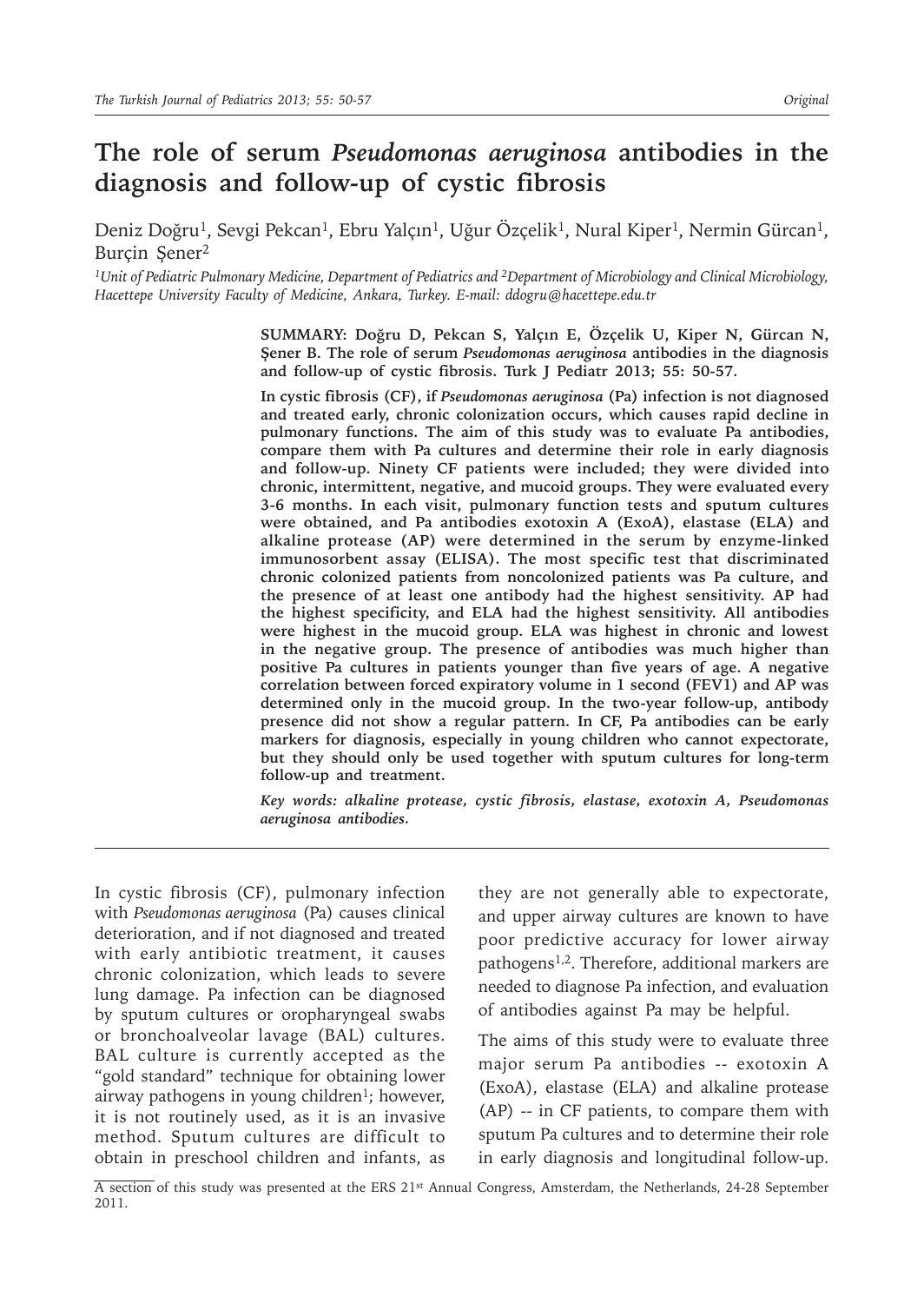# **Material and Methods**

### **Patients**

Cystic fibrosis (CF) patients diagnosed with two elevated sweat chloride levels and/or mutation analysis and who were being followed in our hospital were included over a period of two years between March 2008 and 2010. They were divided into four groups according to their sputum or oropharyngeal or BAL cultures in the last year. The "chronic" group was defined as patients with chronic Pa colonization who had at least three positive Pa cultures in the previous one year. The "intermittent" group was defined as patients with intermittent Pa colonization who had at least two positive Pa cultures in the last year but at least one negative Pa culture in between. The "negative" group included CF patients with no Pa growth in their respiratory cultures. The "mucoid" group was defined as patients with chronic mucoid Pa colonization who had at least three positive mucoid Pa cultures in the last year. All patients were evaluated every 3-6 months, and they had four clinical visits in total. At every visit, sputum or oropharyngeal cultures and pulmonary function tests were obtained and 3-4 ml blood was drawn. Patients continued their routine treatment, but patients who were using systemic corticosteroids were excluded. The study was approved by the local ethics committee.

## **Serum Pa Antibodies**

Serum antibodies for three purified Pa antigens -- ExoA, ELA and AP -- were evaluated with Mediagnost, Germany®, which uses the enzyme-linked immunosorbent assay (ELISA) system. Results were reported as positive and negative.

#### **Statistical Analysis**

The Statistical Package for the Social Sciences (SPSS) 11.0® program was used for statistical analysis. The Kruskal-Wallis test was used for comparison of demographic values of patients, the chi-square test for comparison of ExoA, ELA and AP positivity between groups, the McNemar test and univariate analysis for sensitivity, specificity, and positive and negative predictive values, and the Point bi-serial correlation test for evaluation of the correlation



**Figure 1.** Positive antibody results in the first visit.

between Pa antibodies and forced expiratory volume in 1 second (FEV1) and age and FEV1.

#### **Results**

Ninety patients in total were included. Their ages ranged between 8 months and 26.3 years (median age:  $10.9 \pm 7$  years). The female/male ratio was 1:1. Only 48 patients could perform pulmonary function tests. Their FEV1 values were between 20% and 124%, and median FEV1 was  $70\% \pm 21.7$ . There were 24 (26.7%) patients in the chronic group, 13 (14.4%) in the intermittent group, 37 (41.1%) in the negative group, and 16 (17.8%) in the mucoid group (Table I). The median ages were statistically different between groups (p: 0.037), but median FEV1 values were not statistically significant (p>0.05) (Kruskal-Wallis test).

### **The first visit**

In the first visit, positive values for ExoA, ELA and AP were 66.7% , 75% and 62.5% in the chronic group, 30.8%, 30.8% and 38.5% in the intermittent group, 16.2%, 16.2% and 8.1% in the control group, and 81.3%, 75% and 81.3% in the mucoid group, respectively (Fig. 1). The differences between groups were statistically different (p<0.001) (chi-square test). When the chronic and mucoid groups were combined, those numbers were 72.5%, 75% and 70% for ExoA, ELA and AP, respectively.

Posivite Pa cultures were highest in the mucoid



**Figure 2.** Culture Pa positivity and at least one antibody presence in the 4 groups in the first visit.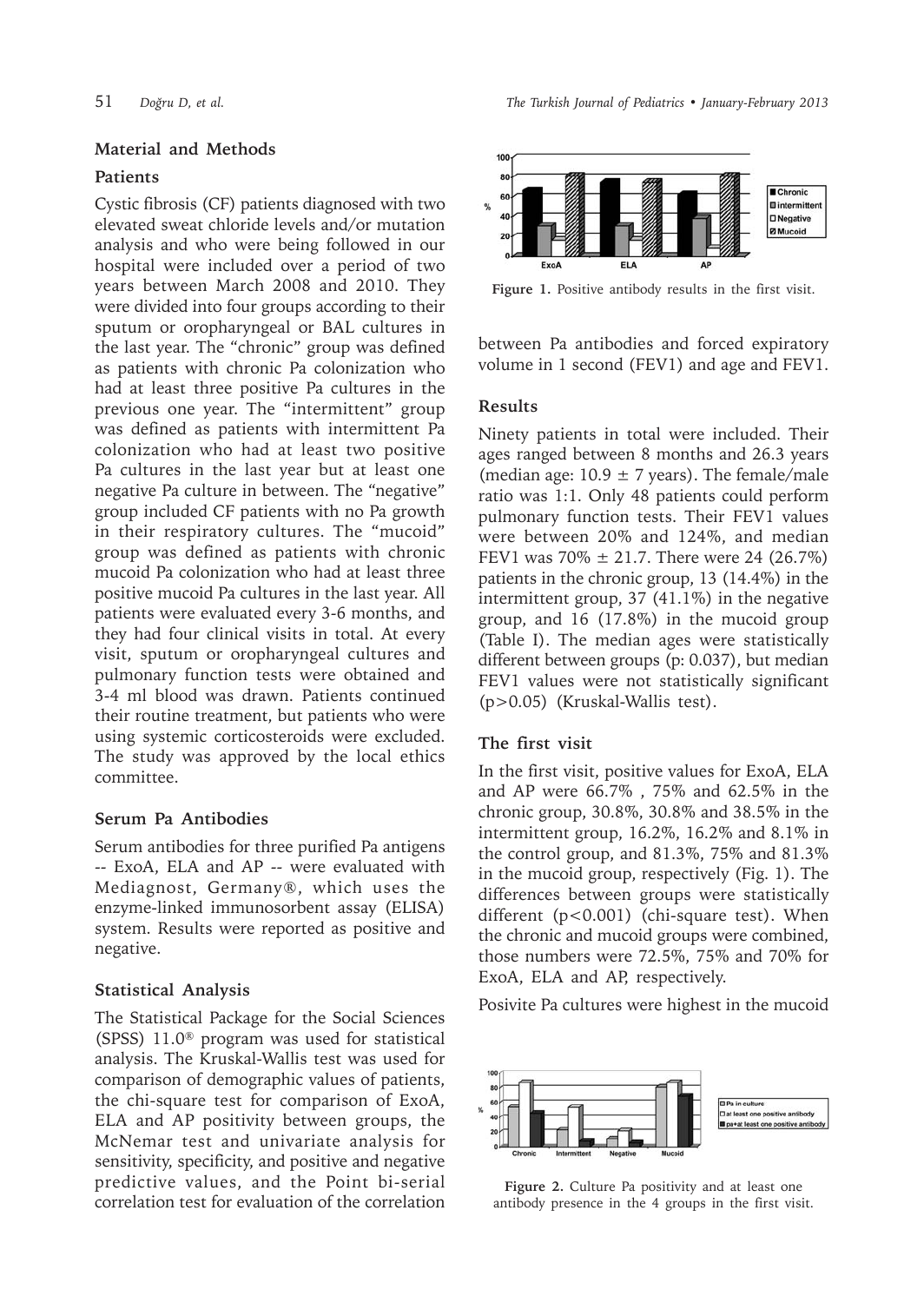

**Figure 3.** At least one positive antibody and Pa in the culture according to ages in each group in the first visit.

group (81.3%), and highest antibody titers were in both the chronic and mucoid groups (87.5% in both groups). Both culture positivity and at least one positive antibody were highest in the mucoid group (68.8%) (Fig. 2).

In patients younger than 5 years, at least one antibody positivity was higher than Pa culture positivity in all groups, and this difference was very obvious in the chronic group (Fig. 3).

The highest specificity to discriminate patients chronically colonized with mucoid and nonmucoid Pa (chronic + mucoid groups) from

patients not chronically colonized with Pa (intermittent + negative group) was culture Pa positivity (86%); presence of at least one positive antibody had the highest sensitivity (100%); ExoA, ELA and AP positivity had the highest positive predictive value (100%); and presence of at least one antibody had the highest negative predictive value (87.5%) (Table II).

Both in all groups and individually in each group, there was no statistical difference in FEV1 percentage values between patients with negative and positive antibodies, for each antibody (Point bi-serial correlation). However, a negative correlation between FEV1 and AP positivity was determined only in the mucoid group. In this group, median FEV1 percentage was 85% in patients with negative AP antibodies, whereas it was 59% in the positive AP group (Point bi-serial correlation). There was no correlation between ages and antibody positivity in any of the groups, but there was a negative correlation between age and ELA only in the chronic group (54%, p: 0.006) (Point bi-serial correlation).

### **Follow-up visits**

The number of patients evaluated in the second visit was 22 (91.7%), 12 (92.3%), 37 (100%), 14 (87.5%); in the third visit was 20 (83.3%), 10 (76.9%), 33 (89.2%), 13 (81.3%); and in the fourth visit was 18 (75%), 8 (61.5%), 24 (64.9%), 11 (68.8%) in the chronic, intermittent, negative, and mucoid groups, respectively.

In the two-year follow-up period, the antibody positivity had fluctuations and had no regular or similar pattern in all patients. In addition, there was no regular pattern in culture Pa positivity and serological results in any of the groups.

| Table T. Patient Unaracteristics  |                 |              |              |              |  |  |  |  |  |
|-----------------------------------|-----------------|--------------|--------------|--------------|--|--|--|--|--|
|                                   | Chronic         | Intermittent | Negative     | Mucoid       |  |  |  |  |  |
| Patient number $n$ (%)            | 24 (26.7)       | 13 (14.4)    | 37(41.1)     | 16 (17.8)    |  |  |  |  |  |
| Age range*                        | $36 m - 26.3 y$ | 9 m- 18.5 y  | 8 m - 25.3 y | $9 m - 25 y$ |  |  |  |  |  |
| Median age (months)<br>$(\pm SD)$ | 173.5(83.6)     | 144 (78.6)   | 90 (84.8)    | 125(80.5)    |  |  |  |  |  |
| Male/female                       | 12/12           | 7/6          | 20/17        | 6/10         |  |  |  |  |  |
| FEV1 range $(\%)$                 | $35 - 124$      | $51 - 107$   | $49 - 98$    | $20 - 118$   |  |  |  |  |  |
| Median FEV1 $(\pm$ SD)            | 69 (22.7)       | 77 (21.2)    | 68.5 (17.3)  | 64 (26.2)    |  |  |  |  |  |

**Table I.** Patient Characteristics

**\***m: Months. y: Years. FEV1: Forced expiratory volume in 1 second.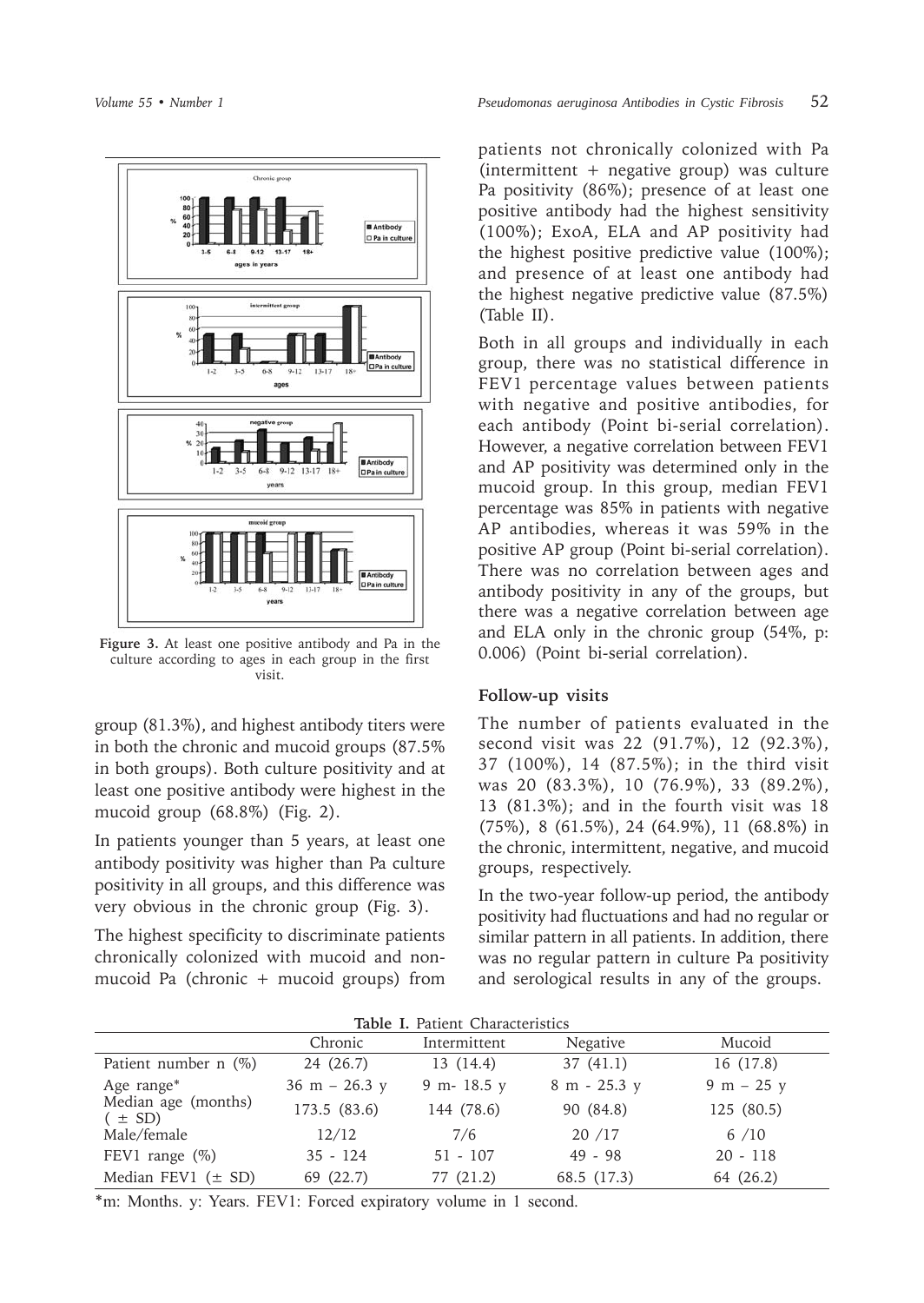|                                   | Specificity<br>$(\%)$ | Sensitivity<br>$(\%)$ | Positive predictive<br>value $(\%)$ | Negative predictive<br>value $(\%)$ |
|-----------------------------------|-----------------------|-----------------------|-------------------------------------|-------------------------------------|
| Pa in the culture                 | 86                    | 65                    | 78.8                                | 75.4                                |
| ExoA                              | 80                    | 43.3                  | 100                                 | 78.4                                |
| <b>ELA</b>                        | 80                    | 44.4                  | 100                                 | 80                                  |
| AP                                | 84                    | 40                    | 100                                 | 77.8                                |
| At least one positive<br>antibody | 70                    | 87.5                  | 70                                  | 87.5                                |

**Table II.** Predictive Values to Discriminate Chronic Infected from Nonchronic Patients in the First Visit

Pa: *Pseudomonas aeruginosa*. ExoA: Exotoxin A. ELA: Elastase. AP: Alkaline protease.

Patients in the intermittent and negative groups who had no Pa in their cultures in the beginning but had positive Pa cultures in the follow-up visits ("culture conversion") and their serological results are shown in Table III. Among those patients, in the intermittent group, 3 patients had antibody positivity before culture conversion and 1 patient remained serologically negative. In the negative group, 1 patient had positive serology before culture conversion, 1 patient had positive serology after culture conversion and 3 patients remained serologically negative. *Staphylococcus aureus* was grown in the cultures of 3 patients in the intermittent group (Case numbers 109, 14, 26) and 4 patients in the negative group (Case numbers 42, 102, 108, 4).

*P. aeruginosa* (Pa) never grew in 6 and 28 patients in the intermittent and negative groups, respectively. Among those patients, at least one antibody was positive all through

the study period in 4 and 8 patients in the intermittent and control groups, respectively (Table IV). *S. aureus* was grown in the cultures of 1 patient in the intermittent group (Case number 128) and 4 patients in the control group (Case numbers 43, 23, 28, 30).

In the chronic and mucoid groups, among patients who had no Pa culture in some visits and had positive cultures in other visits, all had positive antibodies in every visit except 5 patients in the chronic and 1 patient in the mucoid group who had negative serology (Table V). In the chronic and mucoid groups, among patients who had Pa growth in cultures at every visit, all had positive antibodies at every visit as well. At least one antibody was positive in visits in which there was no growth of Pa in the culture in all patients in the mucoid group and all patients except one in the chronic group.

| Case number  | Pa1      | ab1    | Pa <sub>2</sub> | ab <sub>2</sub> | Pa <sub>3</sub> | ab <sub>3</sub> | Pa4 | ab4    |
|--------------|----------|--------|-----------------|-----------------|-----------------|-----------------|-----|--------|
| Intermittent |          |        |                 |                 |                 |                 |     |        |
| 109          | 0        | $^{+}$ | 0               | $^{+}$          | $\Omega$        | $^{+}$          |     | $^+$   |
| 14           | 0        | $^{+}$ |                 | $+$             |                 | $^{+}$          |     | $^{+}$ |
| 26           | 0        | ۰      |                 |                 | 0               |                 |     |        |
| 57           | $\Omega$ | $^{+}$ | 0               | $^+$            | $\Omega$        | $^+$            |     | ┿      |
| Negative     |          |        |                 |                 |                 |                 |     |        |
| 119          | 0        | $^{+}$ |                 | $^{+}$          |                 |                 |     |        |
| 42           | 0        |        |                 |                 |                 |                 |     |        |
| 102          | 0        |        |                 |                 | 0               |                 |     | ┿      |
| 108          |          |        |                 |                 | $\Omega$        |                 | ი   |        |
| 4            |          |        |                 |                 |                 |                 |     |        |

|  |  |  |  | Table III. Patients in Intermittent and Negative Groups with Culture Conversion and Serologic Results |  |  |  |  |  |  |  |  |  |
|--|--|--|--|-------------------------------------------------------------------------------------------------------|--|--|--|--|--|--|--|--|--|
|--|--|--|--|-------------------------------------------------------------------------------------------------------|--|--|--|--|--|--|--|--|--|

Pa1,2,3,4: *Pseudomonas aeruginosa* in the culture in the first, second, third and fourth visit, respectively (1: Pa grown in the culture, 0: Pa not grown in the culture).

ab 1,2,3,4: At least one antibody in the first, second, third and fourth visit, respectively ( +: positive, -: negative).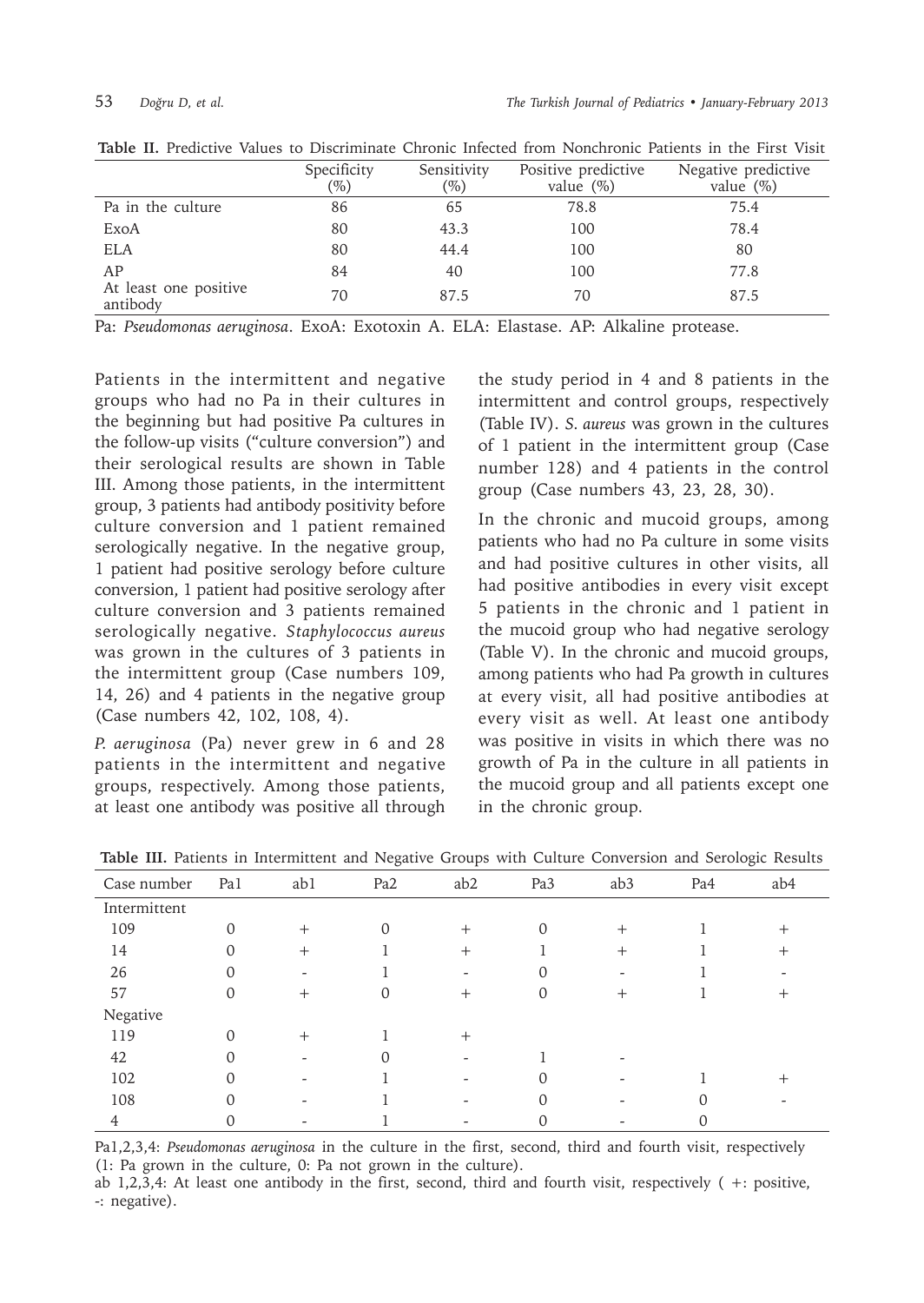| Case number    | Pa1              | ab1                      | Pa <sub>2</sub>  | ab2                      | Pa3              | ab <sub>3</sub>          | Pa4         | ab4            |
|----------------|------------------|--------------------------|------------------|--------------------------|------------------|--------------------------|-------------|----------------|
| Intermittent   |                  |                          |                  |                          |                  |                          |             |                |
| 127            | $\mbox{O}$       | $\boldsymbol{+}$         |                  |                          |                  |                          |             |                |
| 129            | $\mathbf 0$      | $\overline{\phantom{a}}$ | $\mbox{O}$       | $\overline{\phantom{a}}$ |                  |                          |             |                |
| 128            | $\mathbf 0$      | $\overline{\phantom{a}}$ | $\mathbf 0$      | $+$                      |                  | $\boldsymbol{+}$         |             |                |
| $\,8\,$        | $\mathbf 0$      | $^{+}$                   | $\mathbf 0$      | $\ddot{}$                | $\mbox{O}$       | $\overline{\phantom{a}}$ |             |                |
| 123            | $\mbox{O}$       | $^{+}$                   | $\mbox{O}$       | $\ddot{}$                | $\mbox{O}$       | $\! + \!$                |             |                |
| 9              | $\mbox{O}$       | $\overline{\phantom{a}}$ | $\mathbf 0$      | $\overline{\phantom{a}}$ | $\mbox{O}$       | $\overline{\phantom{a}}$ | $\mathbf 0$ |                |
| Negative       |                  |                          |                  |                          |                  |                          |             |                |
| 101            | $\mbox{O}$       | $\overline{\phantom{a}}$ | $\mbox{O}$       | $\overline{\phantom{0}}$ |                  |                          |             |                |
| 111            | $\boldsymbol{0}$ | $\overline{\phantom{a}}$ | $\mbox{O}$       | $\overline{\phantom{0}}$ | $\mbox{O}$       |                          |             |                |
| $\overline{7}$ | $\boldsymbol{0}$ | $\overline{\phantom{a}}$ | $\boldsymbol{0}$ | $\frac{1}{2}$            | $\mathbf 0$      |                          |             |                |
| 11             | $\mathbf 0$      | $\frac{1}{2}$            | $\mathbf 0$      | $\frac{1}{2}$            | $\mathbf 0$      | $\overline{\phantom{0}}$ | $\mathbf 0$ |                |
| 12             | $\mathbf 0$      | $\frac{1}{2}$            | $\mathbf 0$      | $\frac{1}{2}$            | $\mathbf 0$      | $\overline{a}$           | $\mathbf 0$ |                |
| 15             | $\mathbf 0$      | $\frac{1}{2}$            | $\mathbf 0$      | $\frac{1}{2}$            |                  | $\overline{a}$           | $\mathbf 0$ | $\overline{a}$ |
| 32             | $\boldsymbol{0}$ | $\overline{\phantom{a}}$ | $\mathbf 0$      | $\frac{1}{2}$            | $\mathbf 0$      | $\overline{\phantom{a}}$ |             |                |
| 33             | $\mathbf 0$      | $\overline{\phantom{a}}$ | $\mathbf 0$      | $\frac{1}{2}$            |                  |                          |             |                |
| 38             | $\mathbf 0$      | $\overline{\phantom{a}}$ | $\mathbf 0$      | $\overline{\phantom{a}}$ | $\mbox{O}$       | $\overline{\phantom{a}}$ |             |                |
| 43             | $\mathbf 0$      | $^{+}$                   | $\mathbf 0$      | $^{+}$                   | $\mathbf 0$      | $\boldsymbol{+}$         |             |                |
| 58             | $\mathbf 0$      | $\overline{\phantom{a}}$ | $\mathbf 0$      | $\frac{1}{2}$            | $\mathbf 0$      | $\overline{\phantom{0}}$ | $\mathbf 0$ |                |
| 106            | $\mathbf 0$      | $\frac{1}{2}$            | $\mathbf 0$      | $\frac{1}{2}$            | $\mathbf 0$      | $\overline{\phantom{a}}$ | $\mathbf 0$ |                |
| 115            | $\mathbf 0$      | $\overline{\phantom{a}}$ | $\mathbf 0$      | $\frac{1}{2}$            | $\mathbf 0$      | $\overline{a}$           |             |                |
| 121            | $\mathbf 0$      | $\frac{1}{2}$            | $\boldsymbol{0}$ | $\overline{a}$           | $\mathbf 0$      | $\overline{\phantom{a}}$ | $\mbox{O}$  |                |
| 20             | $\mathbf 0$      | $\frac{1}{2}$            | $\mathbf 0$      | $\overline{a}$           | $\mathbf 0$      | $\overline{\phantom{a}}$ | $\mathbf 0$ |                |
| 21             | $\boldsymbol{0}$ | $\overline{\phantom{a}}$ | $\mathbf 0$      | $\overline{a}$           | $\mathbf 0$      | $\ddot{}$                | $\mathbf 0$ |                |
| 23             | $\boldsymbol{0}$ | $^{+}$                   | $\boldsymbol{0}$ | $\overline{\phantom{0}}$ | $\mathbf 0$      | $\overline{\phantom{a}}$ | $\mathbf 0$ |                |
| 24             | $\mathbf 0$      | $\overline{\phantom{a}}$ | $\boldsymbol{0}$ | $\overline{\phantom{a}}$ | $\boldsymbol{0}$ | $\overline{\phantom{a}}$ |             |                |
| 27             | $\boldsymbol{0}$ | $\overline{\phantom{a}}$ | $\boldsymbol{0}$ | $\overline{\phantom{a}}$ | $\mathbf 0$      | $\overline{\phantom{a}}$ | $\mbox{O}$  | $\overline{a}$ |
| 28             | $\boldsymbol{0}$ | $^{+}$                   | $\mathbf 0$      | $\overline{\phantom{a}}$ | $\boldsymbol{0}$ | $\overline{\phantom{a}}$ | $\mbox{O}$  | $\overline{a}$ |
| 30             | $\mathbf 0$      | $\ddot{}$                | $\boldsymbol{0}$ | $\ddot{}$                | $\boldsymbol{0}$ | $^{+}$                   | $\mbox{O}$  | $\overline{a}$ |
| 31             | $\boldsymbol{0}$ | $\ddot{}$                | $\boldsymbol{0}$ | $\ddot{}$                | $\boldsymbol{0}$ | $^{+}$                   | $\mbox{O}$  | $\! +$         |
| 45             | $\mathbf 0$      | $\overline{\phantom{a}}$ | $\boldsymbol{0}$ | $\frac{1}{2}$            | $\mathbf 0$      | $\overline{\phantom{a}}$ | $\mbox{O}$  | $\overline{a}$ |
| 46             | $\mathbf 0$      | $\overline{\phantom{a}}$ | $\mathbf 0$      | $\overline{\phantom{a}}$ | $\mathbf 0$      | $\overline{\phantom{a}}$ | $\mbox{O}$  | $\overline{a}$ |
| 59             | $\boldsymbol{0}$ | $\overline{\phantom{a}}$ | $\boldsymbol{0}$ | $\overline{\phantom{a}}$ | $\boldsymbol{0}$ | $\overline{\phantom{a}}$ | $\mbox{O}$  | $\overline{a}$ |
| 60             | $\mathbf 0$      | $\overline{\phantom{a}}$ | $\boldsymbol{0}$ | $\overline{\phantom{a}}$ | $\boldsymbol{0}$ | $\overline{\phantom{a}}$ | $\mbox{O}$  | $\overline{a}$ |
| 117            | $\mathbf{0}$     | $\overline{a}$           | $\mathbf 0$      | $\overline{\phantom{0}}$ | $\mathbf 0$      | $^{+}$                   | $\mathbf 0$ | $\ddot{}$      |
| 125            | $\mathbf 0$      | $\overline{\phantom{a}}$ | $\mathbf{O}$     | $^{+}$                   | $\mathbf 0$      | $+$                      | $\mathbf 0$ | $\ddot{}$      |

**Table IV.** Patients in Intermittent and Negative Groups Who Never Had Pa in the Culture But Had at Least One Positive Antibody

Pa1,2,3,4: *Pseudomonas aeruginosa* in the culture in the first, second, third and fourth visit, respectively (1: Pa grown in the culture, 0: Pa not grown in the culture).

ab 1,2,3,4: At least one antibody in the first, second, third and fourth visit, respectively ( +: positive, -: negative).

#### **Discussion**

In this study, three major serum Pa antibodies in four CF patient groups were evaluated and compared with their sputum Pa cultures over a two-year period.

Since an ELISA method was introduced for

serum Pa antibodies, the relationship between acquisition of Pa infection and formation of antibodies is still being investigated, but there has not been much or clear evidence. In recent years, although a correlation between cultures and antibodies was evaluated, it can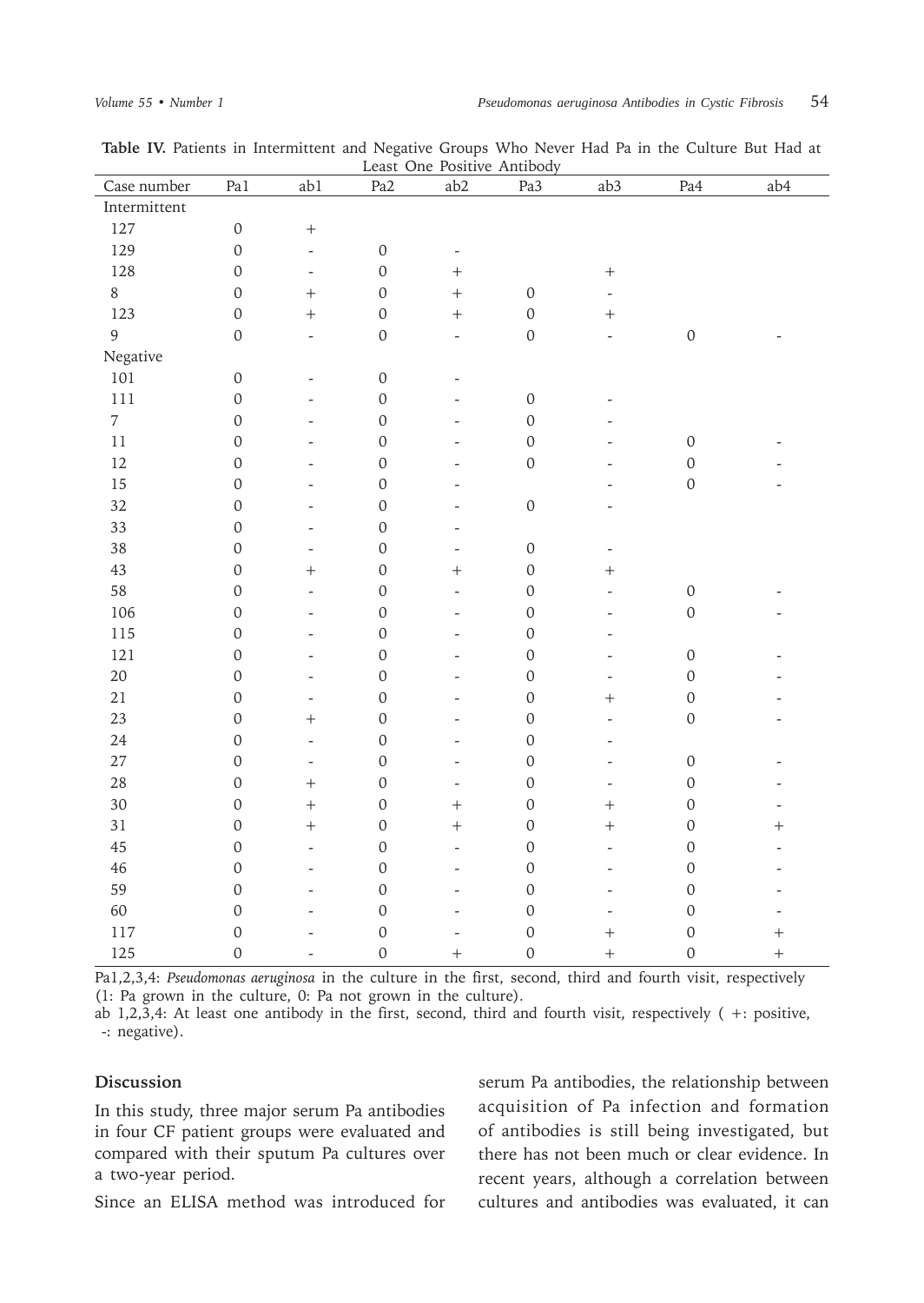be challenging to interpret individual responses in each patient.

In previous studies, it was suggested that rising serum antibody titers to Pa antigens might have occured before detection of Pa in the culture of respiratory secretions<sup>3-5</sup> and antibody responses were also high in chronic infection in addition to early infection<sup>3,5</sup>. However, some studies failed to demonstrate positive Pa antibodies in early infection<sup>6,7</sup>. These different results may be due to different methods as well as different cut-off levels. The sensitivity and specificity of Pa antibodies as well as their cut-off values are still not adequately studied.

affected by many factors like the immunological status of the patient, corticosteroid use, antibiotic treatment, and different Pa phenotypes<sup>8</sup>. It has been postulated that they are increased in severe CF disease and might have proinflammatory effects8. Mucoid Pa strains were shown to produce more pronounced antibody responses than nonmucoid strains4,9. Dual colonization with *S. aureus* infection was demonstrated to decrease ExoA and ELA levels and to increase phospholipase C levels<sup>10</sup>.

In this study, we showed that the most specific marker in the culture was Pa and the marker with highest sensitivity was the presence of at least one antibody for discriminating patients

*P. aeruginosa* (Pa) antibody formation can be

**Table V.** Serological Results in Patients in the Chronic and Mucoid Groups Who Had No Pa in the Cultures at Any Visit

| Case number    | Pa1          | ab1                      | Pa <sub>2</sub>  | ab2               | Pa3              | ab3            | Pa4          | ab4              |
|----------------|--------------|--------------------------|------------------|-------------------|------------------|----------------|--------------|------------------|
| Chronic        |              |                          |                  |                   |                  |                |              |                  |
| 40             | $\mathbf 1$  | $+$                      | $\mathbf 1$      | $+$               | $\mathbf 0$      | $^{+}$         | $\,1$        | $^{+}$           |
| $\overline{3}$ | 1            | $\overline{\phantom{a}}$ | $\boldsymbol{0}$ |                   | $\mathbf{1}$     | $^{+}$         | 1            | $\boldsymbol{+}$ |
| 29             | 1            | $+$                      | $\boldsymbol{0}$ | $+$               | $\mathbf{1}$     | $+$            | 1            | $+$              |
| 49             | $\mathbf{1}$ | $+$                      | $\boldsymbol{0}$ | $+$               | $\mathbf{1}$     | $\overline{a}$ | $\mathbf 1$  |                  |
| 112            | $\Omega$     | $+$                      | $\mathbf{1}$     | $+$               |                  |                |              |                  |
| 114            | $\mathbf 0$  | $+$                      | $\mathbf{1}$     | $+$               | $\mathbf 1$      | $\! + \!$      |              |                  |
| 120            | $\mathbf 0$  | $+$                      | $\mathbf{1}$     | $+$               |                  |                |              |                  |
| 104            | $\mathbf 0$  | $+$                      | $\mathbf{1}$     | $+$               | $\mathbf{1}$     | $^{+}$         | $\mathbf 1$  | $^{+}$           |
| 105            | $\mathbf 0$  | $+$                      | $\mathbf{1}$     |                   | $\mathbf{1}$     | $^{+}$         | $\mathbf 1$  | $\boldsymbol{+}$ |
| 116            | $\mathbf 0$  | $\overline{a}$           | $\mathbf{1}$     | $+$               | $\boldsymbol{0}$ | $^{+}$         | $\mathbf 0$  |                  |
| 22             | $\mathbf 0$  | $+$                      | $\boldsymbol{0}$ | $+$               | $\mathbf{1}$     | $+$            | 1            |                  |
| $\rm 44$       | $\mathbf 0$  | $+$                      | $\mathbf{1}$     | $+$               | $\mathbf{1}$     | $^{+}$         | $\mathbf 0$  | $^{+}$           |
| 52             | $\Omega$     | $\ddot{}$                | $\mathbf{1}$     | $^{+}$            | $\mathbf{0}$     | $^{+}$         | 1            |                  |
| 53             | $\mathbf 0$  | $+$                      | $\boldsymbol{0}$ | $+$               | $\mathbf{1}$     | $+$            | 1            | $^{+}$           |
| 63             | $\mathbf 0$  | $+$                      | $\mathbf 0$      | $\boldsymbol{+}$  | $\mathbf 1$      | $\! + \!$      | $\mathbf 0$  | $\ddot{}$        |
| Mucoid         |              |                          |                  |                   |                  |                |              |                  |
| 131            | $\mathbf 1$  | $+$                      |                  |                   |                  |                |              |                  |
| $48\,$         | 1            | $\ddot{}$                | $\mathbf 0$      | $\boldsymbol{+}$  |                  |                |              |                  |
| 110            | 1            | $\ddot{}$                | $\boldsymbol{0}$ | $\qquad \qquad +$ | $\mathbf 1$      | $^{+}$         |              |                  |
| $17\,$         | 1            | $+$                      | $\Omega$         | $^{+}$            | $\mathbf{1}$     | $^{+}$         | 1            | $^{+}$           |
| $\overline{2}$ | 1            | $+$                      | $\mathbf{1}$     | $\qquad \qquad +$ | $\boldsymbol{0}$ | $^{+}$         | $\mathbf 0$  | $\! +$           |
| 19             | 1            | $\overline{\phantom{a}}$ | $\mathbf{1}$     | $\qquad \qquad +$ | $\boldsymbol{0}$ | $^{+}$         | 1            | $\ddot{}$        |
| 51             | 1            | $^{+}$                   | $\mathbf 0$      | $\boldsymbol{+}$  | $\mathbf 0$      |                | $\mathbf 1$  | $\boldsymbol{+}$ |
| 39             | $\mathbf 0$  | $+$                      |                  |                   |                  |                |              |                  |
| 47             | $\mathbf 0$  | $+$                      | $\boldsymbol{0}$ | $^{+}$            | $\mathbf{1}$     | $^{+}$         | $\mathbf{0}$ |                  |
| 50             | $\mathbf 0$  | $\! +$                   | $\mathbf{1}$     | $\boldsymbol{+}$  | 1                |                | 1            | $+$              |

Pa1,2,3,4: Pa in the culture in the first, second, third and fourth visit, respectively (1: Pa grown in the culture, 0: Pa not grown in the culture).

ab 1,2,3,4: At least one antibody in the first, second, third and fourth visit, respectively ( +: positive, -: negative).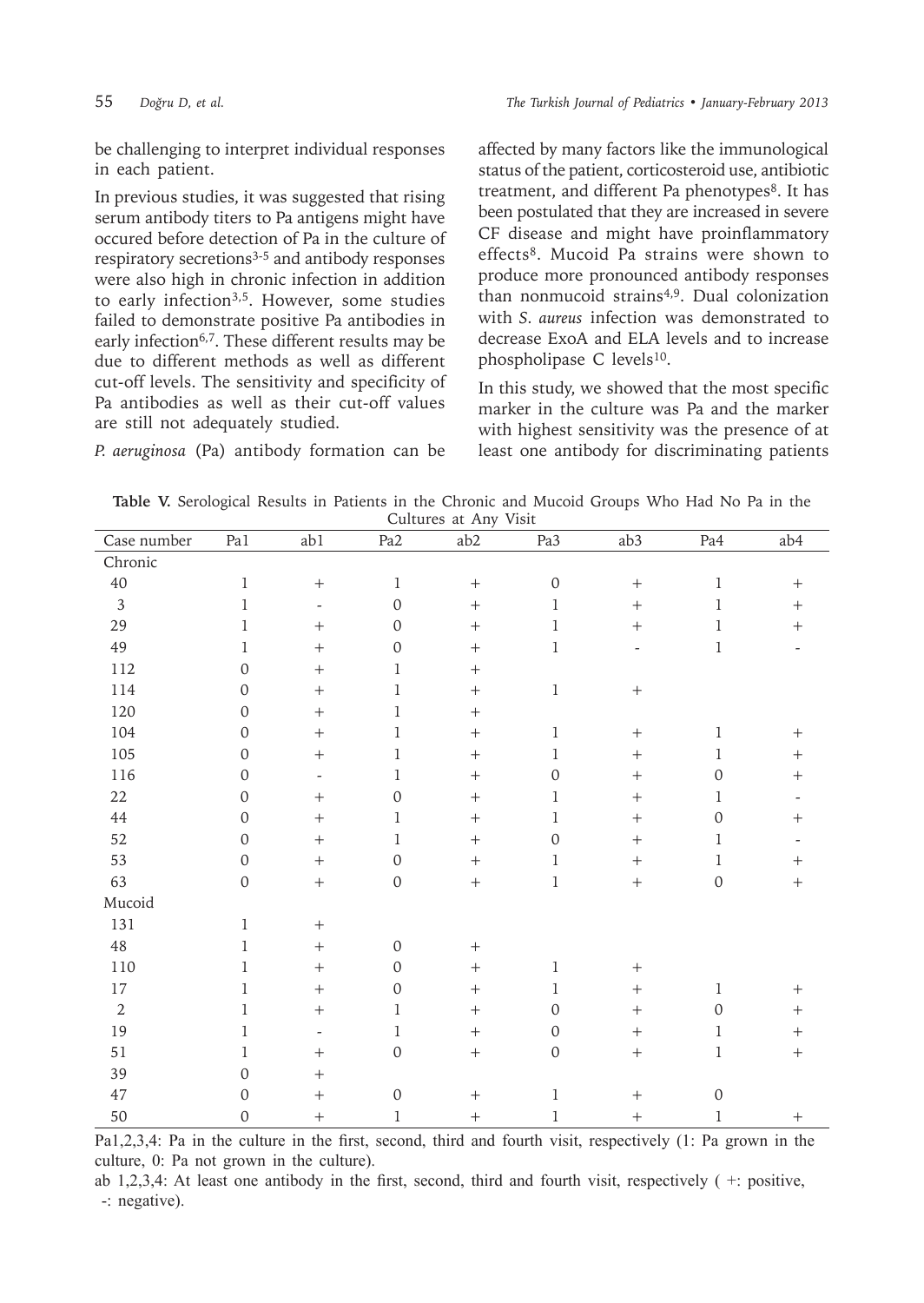chronically colonized with Pa from patients not chronically colonized. This means that at least one positive antibody shows a high probability of Pa infection. AP had the lowest sensitivity but the highest specificity, which was in accordance with the literature<sup>8</sup>, and which indicates that evaluating AP antibodies would be useful in excluding Pa colonization. In our study, ELA had the highest sensitivity, but it was found to have higher sensitivity in another study $8$ . In addition, positive predictive values of 100% for each antibody in our study suggest that their presence might be valuable for determining the presence of Pa colonization.

All three antibodies were highest in the mucoid group, followed by the chronic, intermittent and negative groups. It has been reported in previous reports that antibodies can be positive in the intermittently colonized group, and this could be a clue for infection<sup>5,11</sup>. In our study, it was surprising to find positive Pa antibodies in the negative group in whom Pa was never cultured in their respiratory cultures; however, this may be explained by the fact that Pa is a microorganism living in the natural environment and even healthy people can be infected with this microorganism. In a previous study, Pa antibodies were demonstrated in healthy people<sup>11</sup>.

It has been suggested that Pa antibodies rise in a regular order; ExoA rises in the beginning, followed by ELA as the disease progresses, but ELA is decreased when Pa becomes mucoid, as the composition of lipopolysaccharide changes3,9. Therefore, it was suggested that ELA response could be predictive of a more advanced infection<sup>12</sup>. Our results support these data, as ELA was highest in the chronic group but lowest in the negative group.

In our study, in all four groups, the presence of at least one antibody was higher than Pa in the culture, which shows the importance of searching for antibodies for diagnosing infection. Especially in children younger than five years, the presence of at least one antibody in the serum was higher than the presence of Pa in the cultures, especially in the chronic group. In the study by Tramper-Stranders et al<sup>8</sup>, serological tests were found to have no additional value for diagnosing Pa colonization in children aged 4-6 years, and in another study by Douglas et al<sup>1</sup>, serum Pa antibodies

were evaluated and compared to BAL cultures and found to have only limited value for detecting early Pa infection in infants and preschool children; nevertheless, a recent study evaluating Pa antibody titers in young children with CF diagnosed through newborn screening showed that regular serologic assessment of Pa antibodies in these children can be a worthy diagnostic tool if age-specific serological cutoff values are used rather than fixed values<sup>13</sup>. Our data support these results, although we were not able to study Pa titers and the results were reported as positive or negative.

We could not demonstrate a correlation between antibody positivity and FEV1 values except in the mucoid group. This may mean that the severity of the disease can be monitored by the presence or the rise in AP antibodies in patients who are chronically colonized with mucoid Pa strains. In one study, an inverse correlation was demonstrated between Pa antibody titers and forced vital capacity (FVC), FEV1, and forced expiratory flow  $(FEF)_{25-75}$  in chronically colonized patients, and it was suggested that an exaggerated immune response to Pa was associated with pulmonary damage in CF14.

In contrast to our cross-sectional results suggesting that Pa antibodies may have a potential value in diagnosing Pa infection/ colonization, we could not show their potential to be beneficial in longitudinal follow-up. We demonstrated that they had no regular pattern and had fluctuations independent of their culture results in each group. Similar results were shown in a cohort study in which there was no relation between increasing antibody titers and chronic Pa colonization, and the height of the antibody titers could not predict whether early colonization would become chronic8. The antibody results are difficult to interpret in CF patients as they may be affected by different strains of Pa, the presence of other microorganisms and acute pulmonary exacerbation. The positive antibody results in the longitudinal follow-up of the intermittent and negative groups may be due to falsepositive ELISA results, but it should be kept in mind that the sputum or oropharyngeal cultures were obtained every 3-6 months in our study, and in this interval, there might have been a transient Pa infection and the Pa microorganism could have been missed in